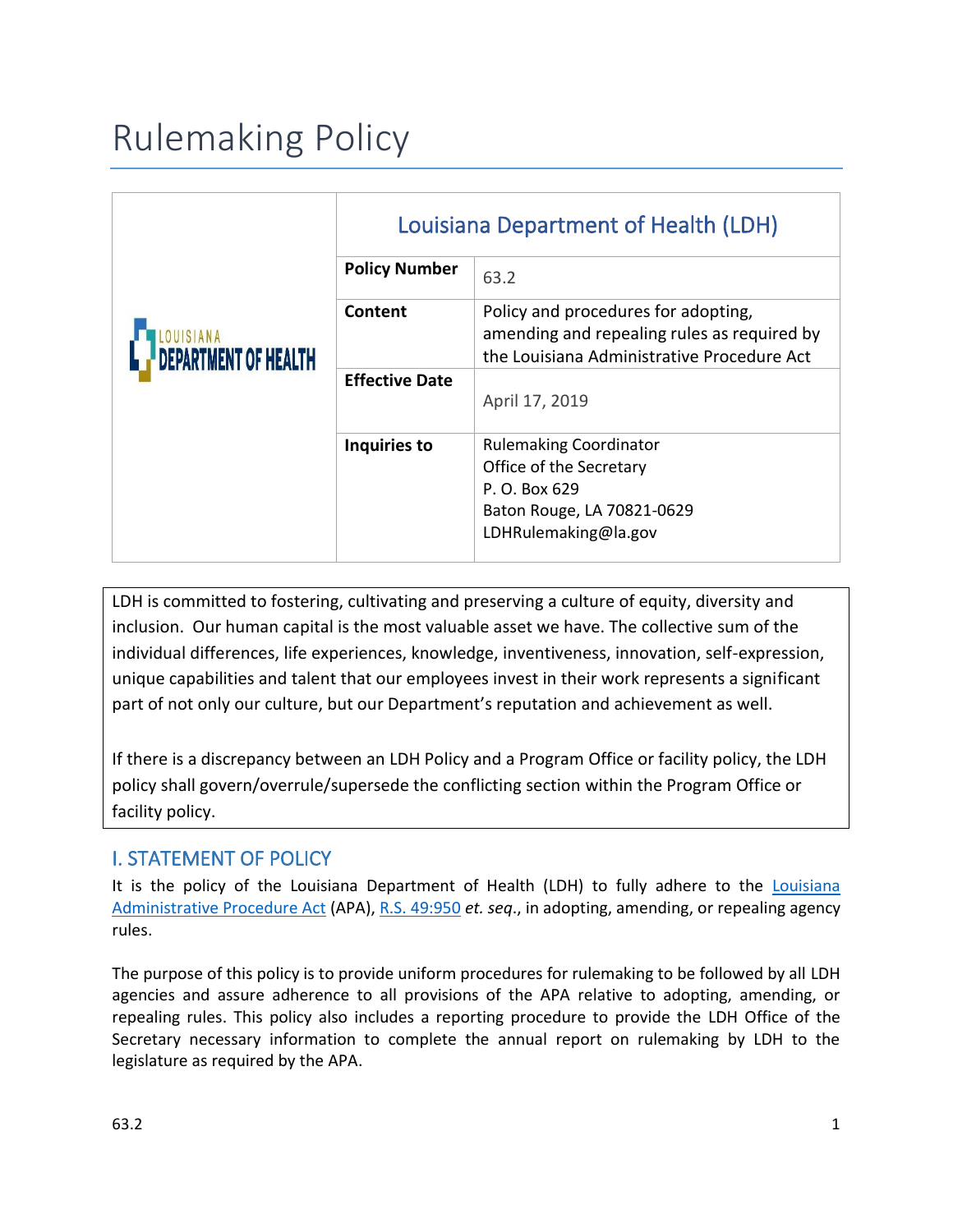#### II. APPLICABILITY

This policy shall apply to all agencies, offices, divisions, bureaus, and sections of LDH. This policy shall remain in effect until revised or rescinded.<sup>1</sup>

#### III. DEFINITIONS

Unless otherwise prescribed herein, when used in this policy, the words defined in this section shall have the meaning set forth below:

 $63.2$  2 <sup>1</sup> See LDH Rulemaking SharePoint site for additional procedural guidance.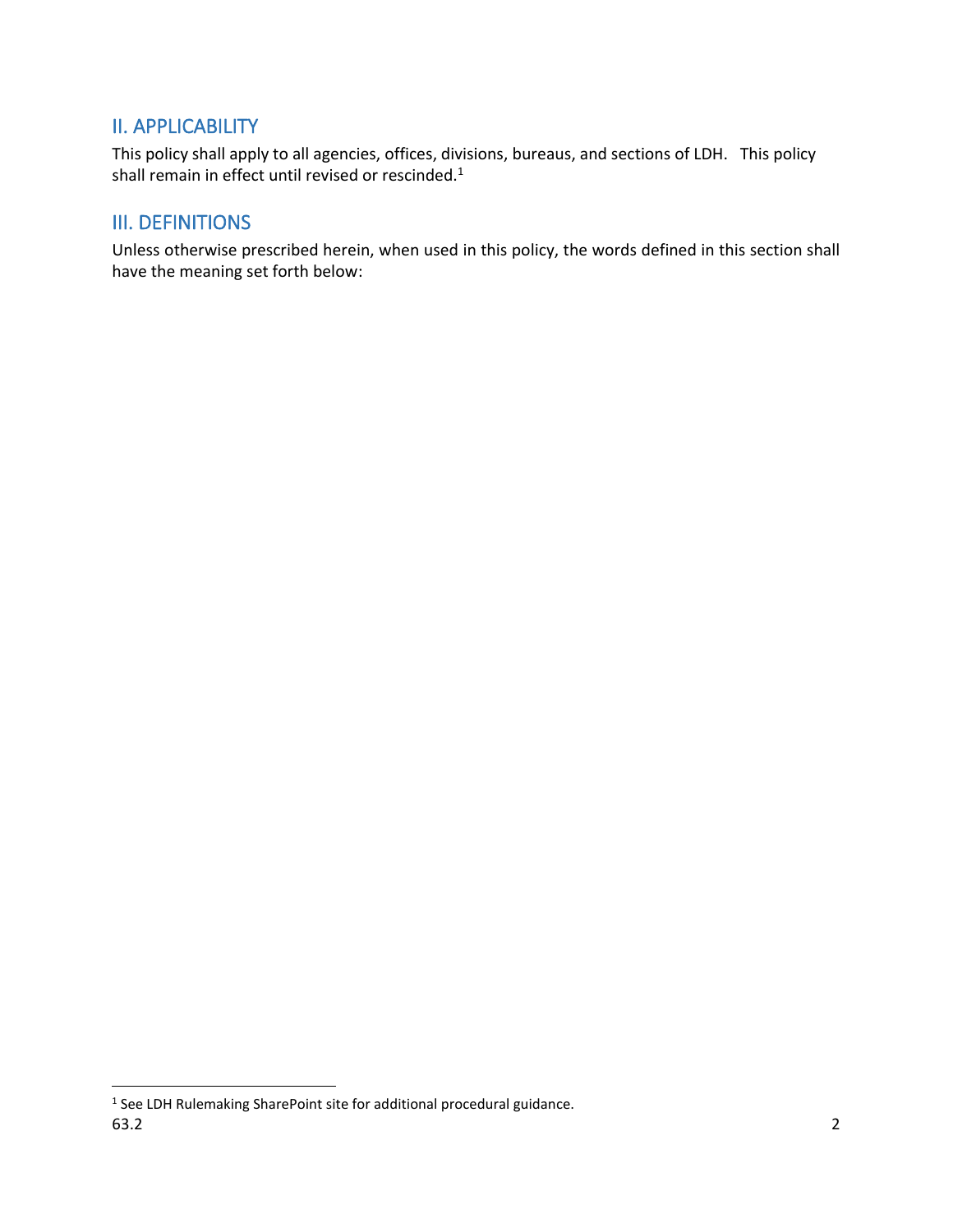- A. **Agency** Any office, bureau, division, and/or section within LDH that promulgate rules, regulations, policies, decisions, etc. pursuant to implementation of the Constitution or laws of the United States or the State of Louisiana. The "Initiating Agency" is the agency that initiates rulemaking.
- B. **Emergency Rule** A rule that is promulgated within a shortened timeline and outside the normal procedure set forth in the APA because at least one of four conditions is met:
	- Imminent peril to public health, safety, or welfare;
	- Avoidance of sanctions or penalties from the federal government;
	- Avoidance of a budget deficit; and/or
	- Attainment of new or enhanced federal funding.
- C. **Fiscal and Economic Impact Statement (FEIS)**—A statement that must be prepared by the agency for all proposed rules and submitted with the Notice of Intent (NOI) to the Legislative Fiscal Office (LFO) for approval, as required by [R.S. 49:953.](https://www.legis.la.gov/Legis/Law.aspx?d=103789) The FEIS describes the estimated implementation costs (savings) to state or local governmental units, the estimated effect on revenue collections, the estimated costs or economic benefits to directly affected persons or non-governmental groups, and the estimated effect on competition and employment.
- D. **Notice of Intent (NOI)**—A public statement announcing LDH's intention to adopt, amend, or repeal any rule. The notice of intent is comprised of the following items:
	- The text of the proposed rule;
	- A FEIS approved by the legislative fiscal officer and the LDH Assistant Secretary of the Initiating Agency, or designee;
	- The manner for receiving comments;
	- Information about a public hearing;
	- Citations to the authorizing and enabling legislation;
	- A preamble;
	- A family impact statement;
	- A poverty impact statement;
	- Small Business Analysis; and
	- A provider impact statement.

Together, all of these components comprise the NOI that is published in the *Louisiana Register*.

E. **Rule –** Each agency statement, guide, or requirement for conduct or action, exclusive of those regulating only the internal management of the agency and those purporting to adopt, increase, or decrease any fees imposed on the affairs, actions, or persons regulated by the agency, which has general applicability and the effect of implementing or interpreting substantive law or policy, or which prescribes the procedure or practice requirements of the agency. "Rule" includes, but is not limited to, any provision for fines, prices or penalties, the attainment or loss of preferential status, and the criteria or qualifications for licensure or certification by an agency. A rule may be of general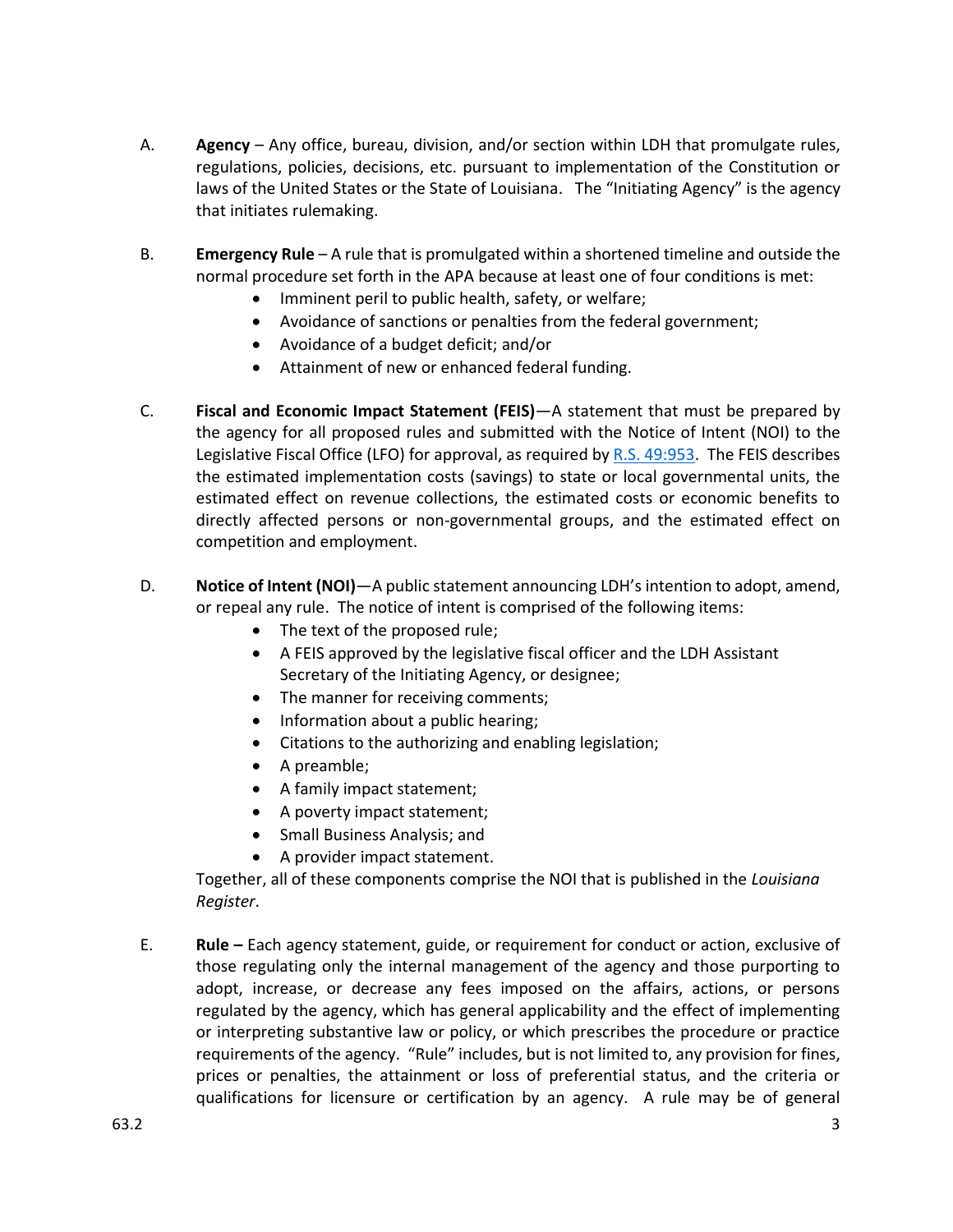applicability even though it may not apply to the entire state, provided its form is general and it is capable of being applied to every member of an identifiable class. The term includes the amendment or repeal of an existing rule, but does not include declaratory rulings or orders or any fees. Agency statements not subject to the APA are exemplified by policies governing the internal operations of the agency such as travel regulations, promotional requirements, leave procedures, relocation expenses of employees, and declaratory rulings. A rule is the final stage of rulemaking.

- F. **Rulemaking** The required process employed by the agency for the adoption and enactment of a rule. Except where the context clearly provides otherwise, the procedures for the adoption of rules and of emergency rules as provided in [R.S. 49:953](https://www.legis.la.gov/Legis/Law.aspx?d=103789) shall also apply to the adoption of fees by any agency within LDH. Statements of policy and interpretations of statutes resulting from an administrative law tribunal decision of a case or an agency disposition of a particular matter do not constitute rulemaking.
- G. **Potpourri**—Information submitted to the *Louisiana Register* for publication that does not consist of a rule, but is informational only. An example of an item that would be published in the Potpourri section of the *Louisiana Register* is notice of a hearing when substantive changes are made to an NOI that was previously published in the *Louisiana Register*.

#### IV. ROLES AND RESPONSIBILITIES

A. Role of the Agency Rulemaking Liaison

Each Agency shall designate a Rulemaking Liaison. The Rulemaking Liaison, either solely or with a team (which may include, but not be limited to, other members of the rulemaking/policy unit and/or agency bureau directors/section chiefs) shall:

- Be responsible for all rulemaking needed for his/her agency to lawfully perform its functions.
- Draft his/her agency's own proposed rules, NOI, and required statements according to the procedures set forth in this policy.
- Jointly draft and adopt the needed rule with all concerned offices when rulemaking affects more than one agency within LDH and with stakeholder input, as necessary and/or required.
- Provide a copy of the draft NOI for all interested internal staff to review, receive comments from LDH staff on the proposed draft, and make revisions consistent with comments received, as necessary.
- Schedule a public hearing, if necessary, in accordance with the statutory requirements and within the statutorily mandated timeframe. (see OSR [Timetables\)](https://www.doa.la.gov/Pages/osr/timetable.aspx)
- Receive public comment and notify LDH Rulemaking Coordinator of comments received and of the agency's response.
- Submit the agency-approved NOI and FEIS to the LFO, the LFO and agency-approved NOI and FEIS to OSR, and the agency-approved final rule to OSR.
- Communicate with the LDH Rulemaking Coordinator via email in a timely manner regarding upcoming proposed rules, current rules, submissions to the LFO and the Office of the State Register (OSR), requests for a public hearing, the date and time of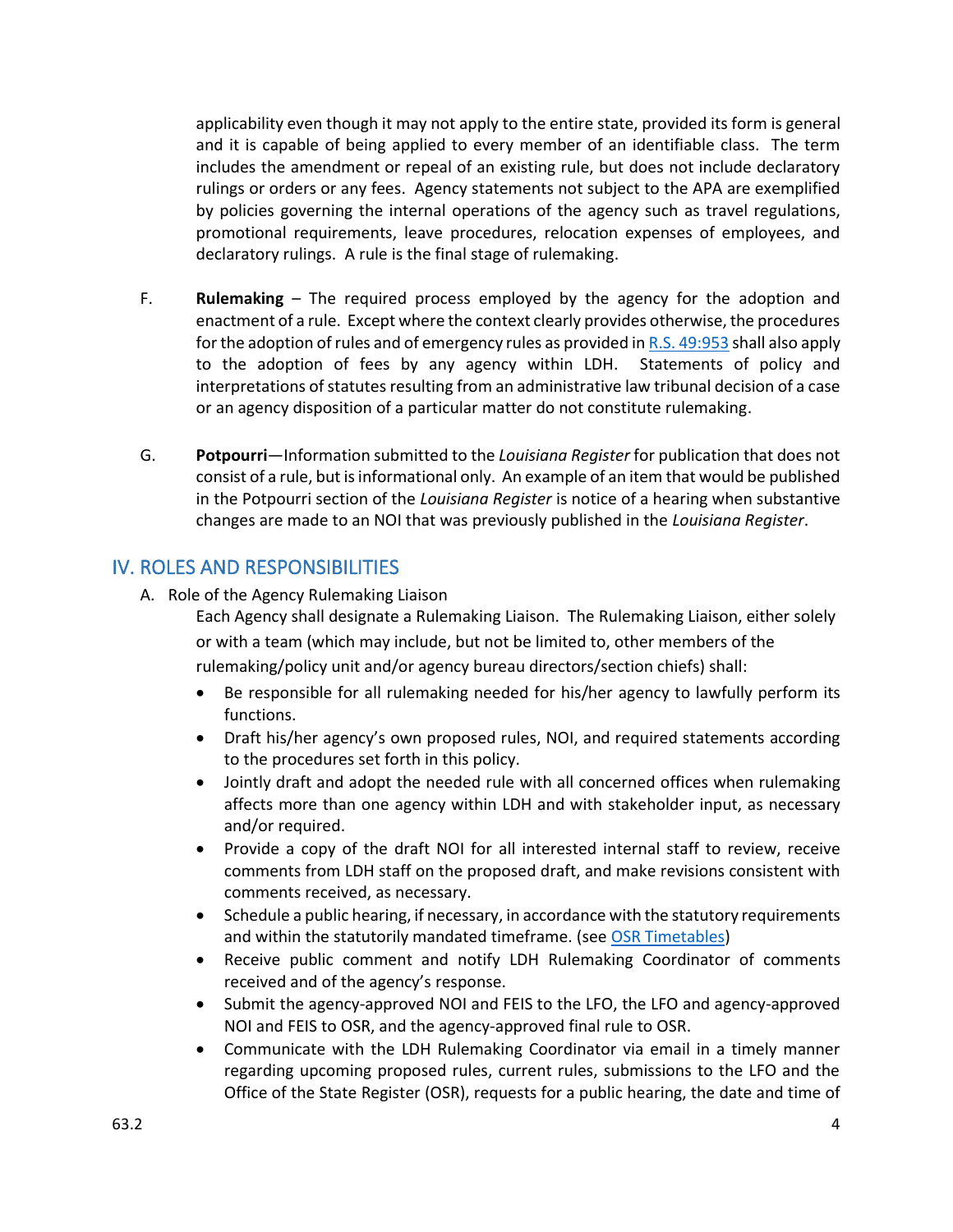upcoming public hearings, oral and written comments received from the public regarding NOIs, responses to public comments, and post-hearing revisions to the NOI.

- Obtain the signature of the Assistant Secretary/Director, or designee, of the Initiating Agency for the LFO-approved FEIS.
- Obtain approval from the agency leadership and management, the State Health Officer (when applicable), and the Secretary of LDH (through the LDH Rulemaking Coordinator), for all information to be submitted to the OSR for publication.
- Review rules published in the *Louisiana Register* in order to verify their accuracy.
- Maintain the agency's rulemaking website by posting all required reports and notices to the agency rulemaking website/webpage in accordance with the legal requirements.
- Assist the LDH Rulemaking Coordinator and the LDH Bureau of Legal Services in responding to requests for rulemaking records and documents.
- B. Role of the LDH Rulemaking Coordinator

The LDH Rulemaking Coordinator shall:

- Monitor all LDH rulemaking activities to ensure compliance with the APA and to identify possible impacts of proposed rules on all LDH agencies.
- Maintain a cumulative file of rulemaking correspondence and historical information on all rules adopted by LDH and provide information to the offices within LDH concerning existing or adopted rules.
- Prepare all legislative oversight required reports required by the APA in connection to NOIs, final rules, and emergency rules and transmit associated correspondence approved and signed by the Secretary, or designee, to the appropriate legislative bodies.
- Communicate via email with the Initiating Agency's Rulemaking Liaison regarding any questions, clarifications, requests for appearances, etc. from LDH leadership or legislative bodies.
- Receive, review, and recommend action for the Secretary, or designee, on the adoption/ amendment/repeal of any proposed rule initiated by any LDH agency.
- Notify the Initiating Agency's Rulemaking Liaison of the Secretary's approval and transmittal of material for publication, and return signed copies of all rulemaking documents to the Initiating Agency. Any material not approved or in need of revision will be returned to the Initiating Agency.
- Maintain mailing lists of all interested groups and persons and mail copies of NOI and attachments to all persons or groups who have made timely requests of the office for advance notice of its rulemaking activities.
- Issue a monthly report of all LDH rulemaking activities to the LDH Legislative and Governmental Relations section.
- Update the LDH Rulemaking website by posting all required annual departmental reports and notices to the Office of the Secretary website/webpage within the legal requirements.
- Maintain the LDH Rulemaking intranet site (SharePoint).
- In conjunction with the LDH Bureau of Legal Services, respond to all requests for rulemaking records and documents.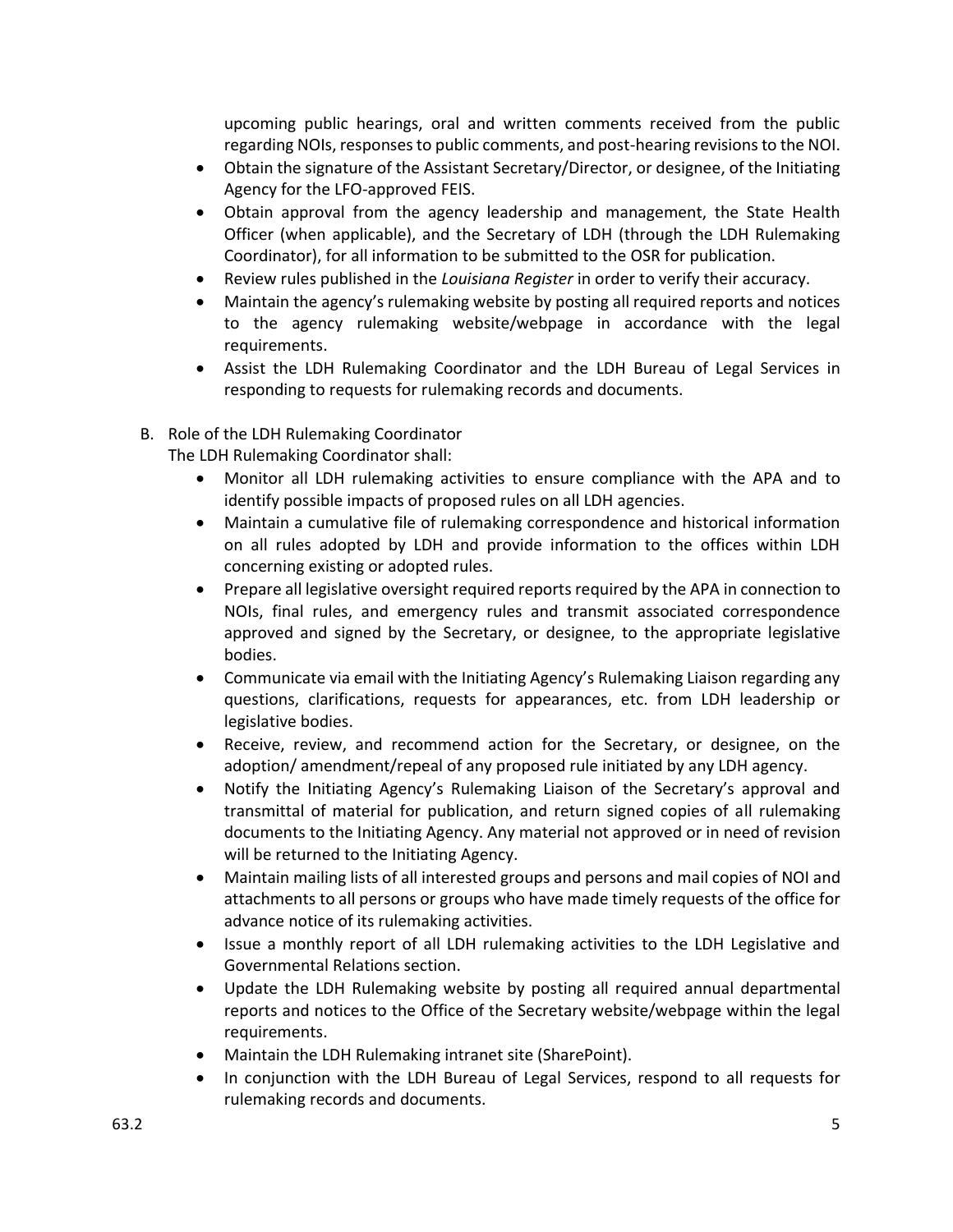C. Role of General Counsel

General Counsel may provide each agency with legal assistance as needed for drafting proposed rules and may advise the LDH Rulemaking Coordinator on rulemaking activities.

D. Legislative and Governmental Relations (LGR) Section

All rulemaking documents (i.e., NOI, final rules, items of potpourri, emergency rules, reports) shall be provided by the LDH Rulemaking Coordinator to the LGR section. The LDH Rulemaking Coordinator shall work with the LGR section to become aware of legislation that requires LDH rulemaking. The LGR section may also provide assistance as needed for drafting reports to the legislature.

#### V. BOARDS AND COMMISSIONS

All boards and commissions transferred to the jurisdiction of LDH pursuant to [R.S. 36:259](https://www.legis.la.gov/Legis/Law.aspx?d=92728) shall exercise their rulemaking powers independently of LDH. Active supervision of boards and commissions is conducted by the Occupational Licensing Review Commission created by the Occupational Board Compliance Act [\(R.S. 37:41](https://www.legis.la.gov/Legis/Law.aspx?d=1108899) *et seq*.), and legislative oversight of the rulemaking functions of the boards and commissions is under the authority of the House and Senate Health and Welfare Committees, as provided for in the APA.

#### VI. GENERAL INFORMATION ON RULEMAKING

- A. Fiscal and Economic Impact Statement (FEIS)
	- 1. Responsibility for preparation of the FEIS lies with the agency proposing the rule for adoption/amendment/repeal.
	- 2. The FEIS must be approved by the Initiating Agency's budget office, Initiating Agency's Assistant Secretary, Director of the Division of Planning and Budget and/or the LDH Deputy Assistant Secretary, and the LDH Undersecretary prior to being submitted to the LFO for approval.
- B. Notice of Intent

According to [R.S. 49:953,](https://www.legis.la.gov/Legis/Law.aspx?d=103789) prior to the adoption, amendment, or repeal of any rule, the Initiating Agency shall give notice of its intended action at least 90 days prior to taking action on the rule. The notice shall include text of the proposed rule; a FEIS approved by the Legislative Fiscal Officer and the LDH Assistant Secretary of the Initiating Agency, or designee; the name of the person responsible for responding to inquiries about the intended action; and the time when, the place where, and the manner in which interested persons may present their views on the subject. The notice shall be published at least once in the *Louisiana Register* and shall be submitted to the OSR at least 100 days prior to the date the Department will take action on the rule.

If the NOI does not incorporate the full text of the proposed rule, a complete copy of the full text must be attached and the NOI must reference where copies are available for review. In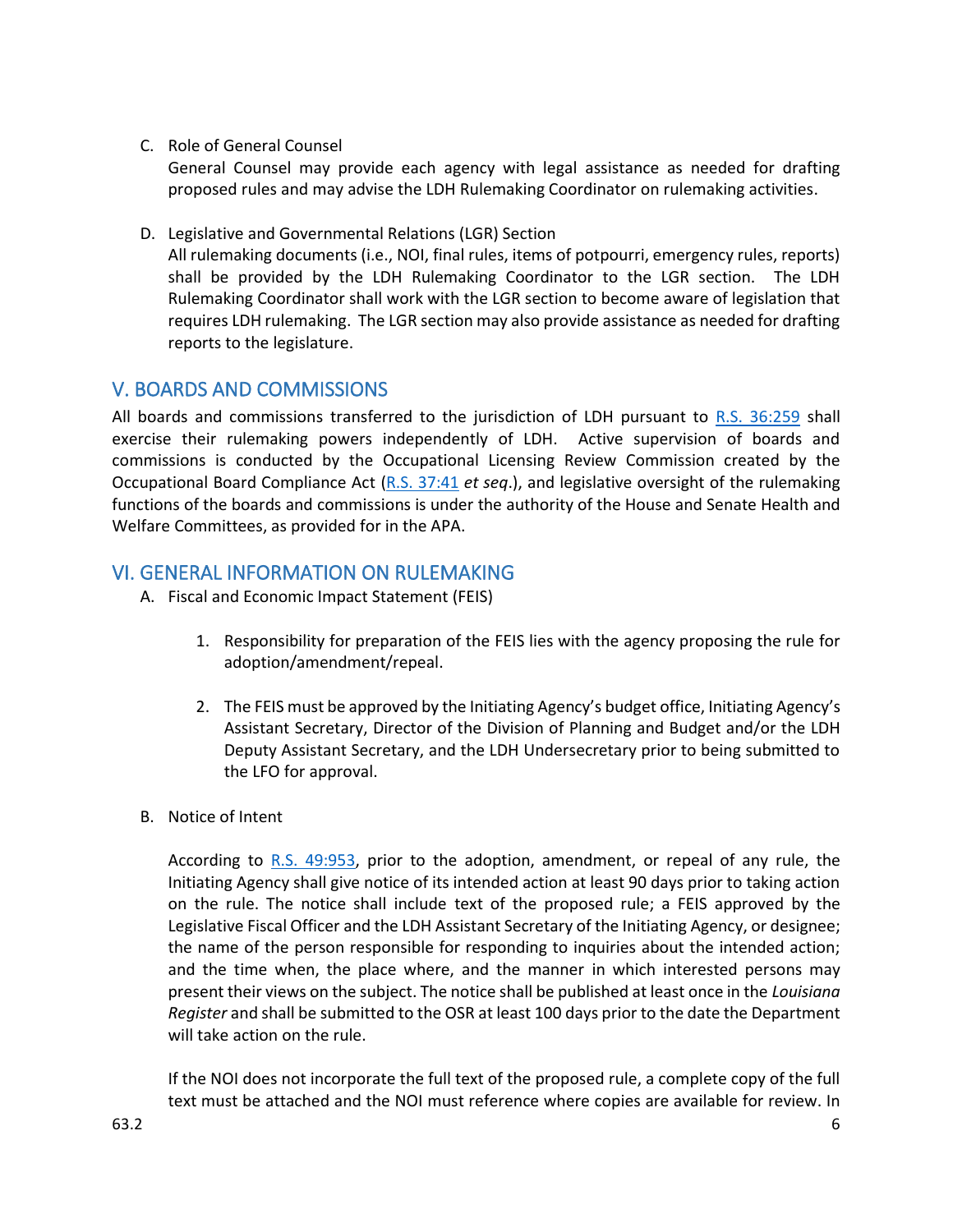cases where a rule is proposed for adoption, amendment, or repeal to comply with federal regulations, the notice must include the citation from the Federal Register by volume, number, date, and page number. In instances where the proposed rule references an outside source, the supporting reference must be bound and submitted to OSR with the NOI. The supporting reference is maintained on file by OSR for public viewing. The deadline for submitting material to the OSR is noon on the  $10^{th}$  day of the month. If the  $10^{th}$  day of the month falls on a weekend or holiday, the deadline is noon on the last business day prior to the weekend or holiday.

The [APA](https://www.legis.la.gov/Legis/Law.aspx?d=103789) requires that all interested persons be afforded reasonable opportunity to submit data, views, or arguments, orally or in writing. The Initiating Agency shall consider fully all written or oral suggestions or comments received regarding the proposed rule and make any changes it deems necessary. In cases of substantive rules, opportunity for oral presentation or argument (i.e. public hearing) must be granted if requested within 20 days after publication of the Notice of Intent by 25 persons, by a governmental subdivision or agency, by an association having not less than 25 members, or by a committee of either house of the Legislature. Any such public hearing shall be held no earlier than 35 days and no longer than 40 days after the publication of the *Louisiana Register* in which the notice of intended action appears.

If a public hearing is planned, the Initiating Agency should include the date, time, and location of the public hearing in the Notice of Intent.

C. Final Rule

The rule shall become effective upon its publication in the *Louisiana Register*, unless a later date is required by statute or specified in the rule, in which case the later date is the effective date. Referenc[e OSR timetables](https://www.doa.la.gov/Pages/osr/timetable.aspx) for sample dates and deadlines for publication of a final rule.

D. Departmental Approval

All information and documents submitted to LFO and OSR for publication must be reviewed and approved by the Secretary, or designee, prior to submission.

#### VII. PROCEDURE FOR RULEMAKING

The rulemaking procedure consists of the following major steps:

Step 1: Initiating Phase

- The Initiating Agency (meaning the office/division/bureau/section that initiates the rule) prepares a draft of the proposed new rule or amendment or repeal of an existing rule and fiscal impact documentation.
- When the redline draft version of the NOI is complete, the Initiating Agency's Rulemaking Liaison shall circulate the draft to all agencies' liaison for a minimum of four days. Upon receipt of all comments, or shortly thereafter,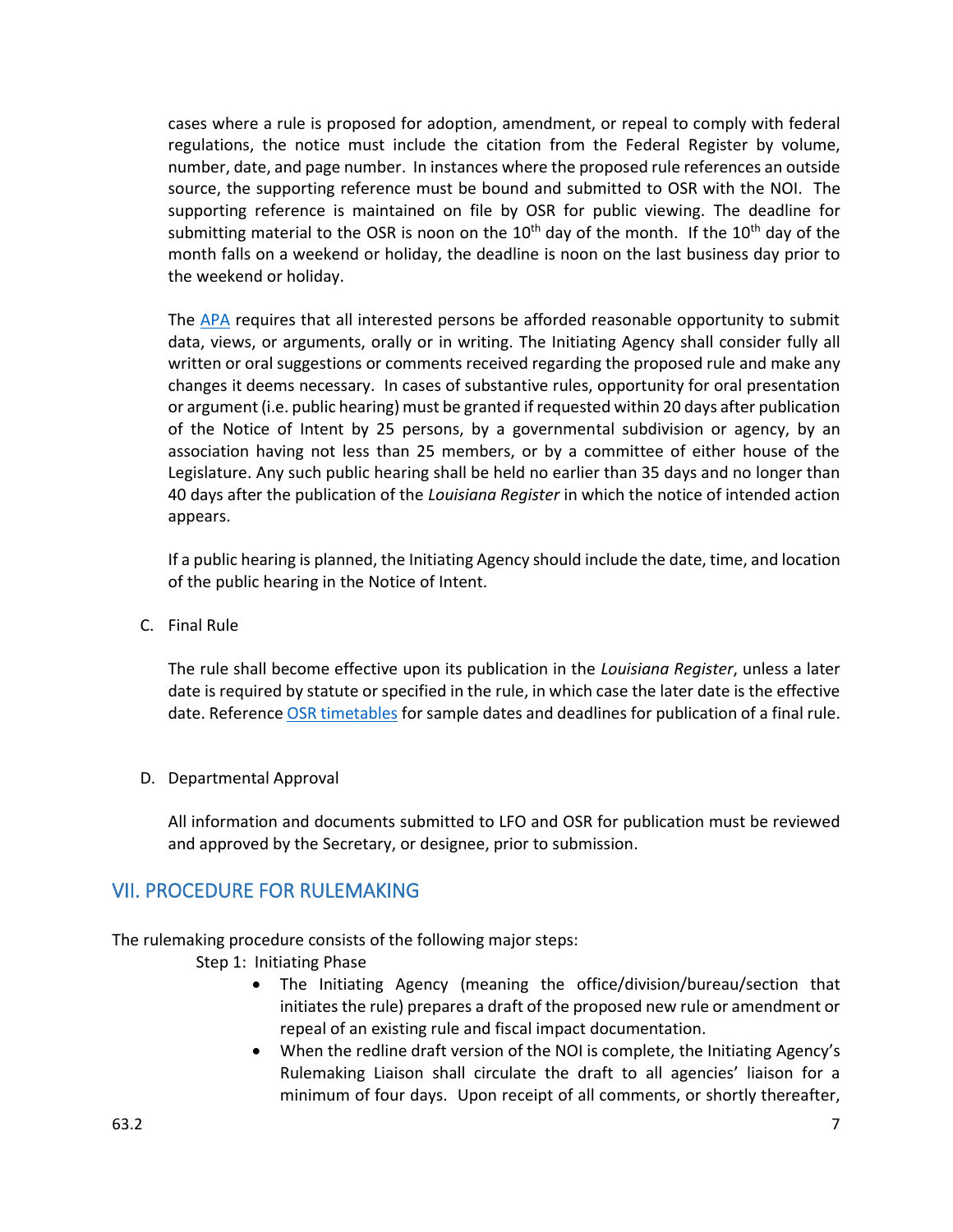the Initiating Agency's Rulemaking Liaison shall coordinate with the other agencies' Rulemaking Liaison(s) and subject matter experts for the agencies to incorporate comments or reconcile conflicting information (including fiscal impact data), and develop the rule's text.

- It is the responsibility of the Initiating Agency to obtain the approval of the Initiating Agency's respective division/section/bureau director, chief, or manager, the Initiating Agency's budget office, the Initiating Agency's Deputy Assistant Secretary, and the Initiating Agency's Assistant Secretary.
- The Initiating Agency's Rulemaking Liaison will transmit the completed draft of the proposed rule, rulemaking justification form, completed FEIS, fiscal projections, and documentation supporting the fiscal projections to the LDH Rulemaking Coordinator.

Step 2: Executive Approval of the NOI (including the FEIS)

- The LDH Rulemaking Coordinator will review the draft NOI and obtain approval from the Bureau of Legal Services, the Director of the Division of Budget and Planning and/or the LDH Deputy Undersecretary, the LDH Deputy Secretary, and the LDH Secretary, or designee (sequentially).
- If changes must be made, the LDH Rulemaking Coordinator will notify the Initiating Agency's Rulemaking Liaison.
- Once the draft rule is approved, the Initiating Agency's Rulemaking Liaison may proceed with formatting the NOI for publication.

Step 3: Final Approval of the NOI

- The Initiating Agency's Rulemaking Liaison will format the proposed rule according to the OSR guidelines, complete the Insertion Order including obtaining the required signatures, and verify that all components of the NOI are present before submission to LFO and OSR.
- The Initiating Agency's Rulemaking Liaison will submit the final NOI and completed Insertion Order to the Rulemaking Coordinator in order to obtain the Secretary's, or his/her designee's, approval.
- It is the responsibility of the Initiating Agency's Rulemaking Liaison to submit the NOI, signed Insertion Order, and other required documents timely to LFO and OSR. The documents must be submitted electronically and in hard copy to OSR before being transmitted to the legislature.
- The LDH Rulemaking Coordinator will draft and transmit the required legislative oversight reports.
- The Initiating Agency's Rulemaking Liaison shall post all reports to the agency rulemaking website in accordance with the legal requirements.
- Step 4: Public Hearing
	- All public hearings shall be conducted in compliance with the Louisiana Open Meetings Law [\(R.S. 42:11](https://www.legis.la.gov/Legis/Law.aspx?d=727656) *et seq*.).
	- The Initiating Agency is responsible for arranging for the hearing, including, but not limited to: setting the date of the hearing, reserving the meeting room and, preparing the certification, script, sign in sheets, and parking validations, and producing and posting the hearing agenda.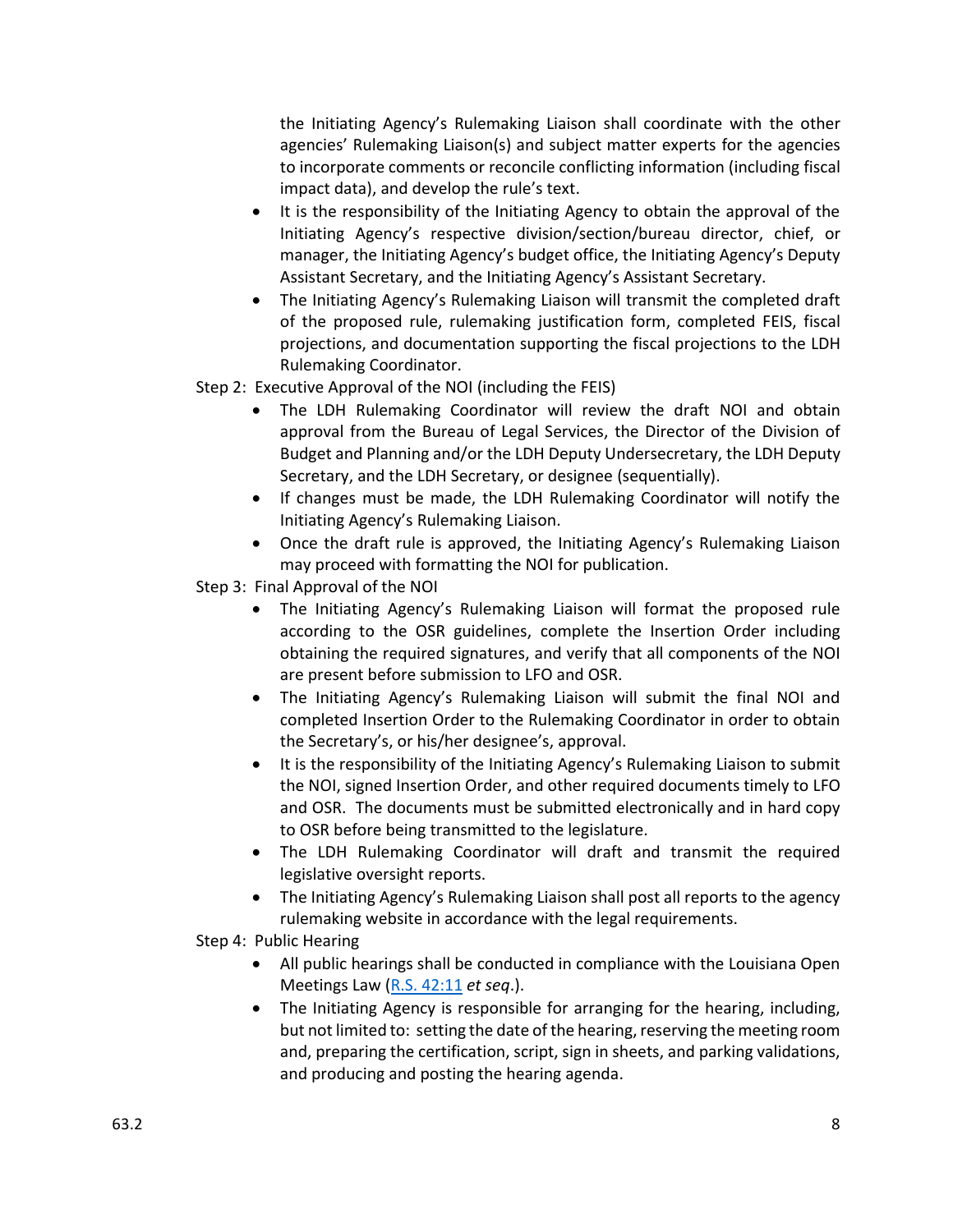- Within 10 business days of the close of the public comment period, the Initiating Agency's Rulemaking Liaison, or designee, will upload to the Rulemaking common folder/intranet site:
	- o A transcript of all oral comments received;
	- o A copy of all written comments received;
	- o A copy of all the agency's approved responses to the comments; and
	- $\circ$  Any revisions to the rule as a result of the comments, if applicable.
	- The LDH Rulemaking Coordinator will prepare and transmit the required second legislative oversight reports.
	- The Initiating Agency's Rulemaking Liaison shall post all reports to the agency rulemaking website in accordance with the legal requirements.
- Step 5: Final Rule
	- The Initiating Agency's Rulemaking Liaison will submit the proposed final rule and its Insertion Order to the LDH Rulemaking Coordinator.
	- The Rulemaking Liaison is responsible for the timely submission of the final rule and other required documents (including proof of submission of oversight reports to the legislative committees) to the OSR for publication of the final rule.
	- The Initiating Agency's Rulemaking Liaison will review NOIs and rules published in the *Louisiana Register* to verify accuracy.

#### VIII. EMERGENCY RULEMAKING

If an office finds there isimminent peril to the public health, safety, or welfare, a rule may be adopted by emergency procedure (emergency rule), which is outlined in the [APA.](https://www.legis.la.gov/Legis/Law.aspx?d=103789) In addition to imminent peril, an emergency rule may also be adopted when federal regulations require adoption of a rule to avoid a budget deficit or to secure new or enhanced federal funding, in the case of the Medical Assistance Program, or to avoid federal sanctions or penalties.

If an emergency rule is necessary, the Secretary of LDH shall state the reasons for adoption of an emergency rule in writing to the Governor of the State of Louisiana, the Attorney General of Louisiana, OSR, the President of the Senate, the Speaker of the House of Representatives, the chairperson of the Senate House and Welfare Committee, and the chairperson of the House Health and Welfare Committee. The necessity of emergency shall also be stated in the text of the emergency rule. The notice to the oversight officials listed above must be made within five days following the adoption of the emergency rule. Then the Department may proceed without prior notice or hearing or upon any abbreviated notice and hearing that it finds practical to adopt an emergency rule.

The procedures for initiating emergency rulemaking are as follows:

A. The Initiating Agency shall prepare a draft emergency rule and an internal memorandum with data that identifies the existence of statutorily defined emergency conditions and justifies the promulgation of an emergency rule to the LDH Rulemaking Coordinator. The draft emergency rule and supporting memorandum shall be approved by the Initiating Agency's Assistant Secretary/Director, or designee, prior to submission to the LDH Rulemaking Coordinator.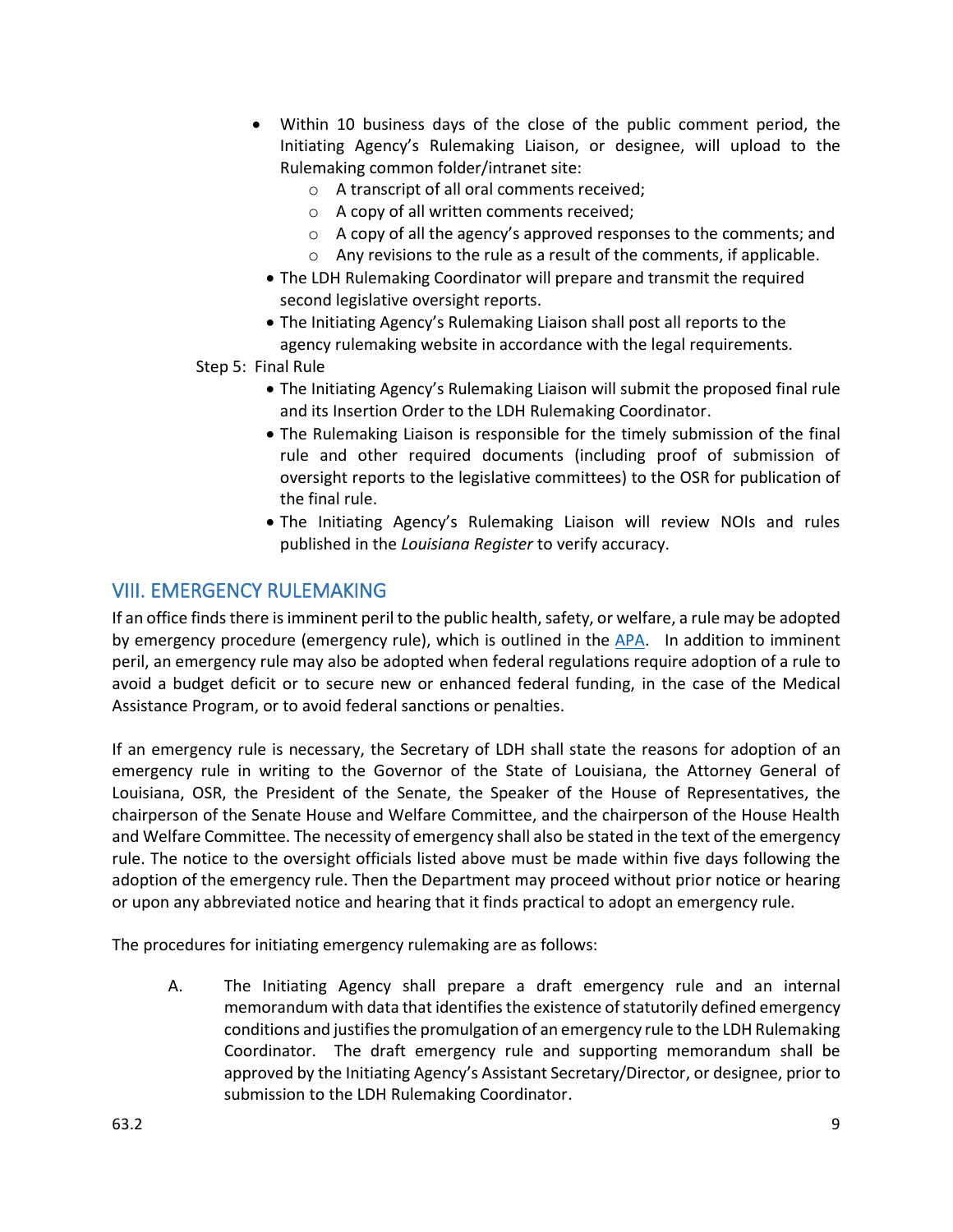- B. The LDH Rulemaking Coordinator will obtain approval from the LDH Executive Counsel, LDH Legislative & Governmental Relations Liaison, LDH Deputy Secretary, and LDH Secretary, or designee (sequentially).
- C. If the LDH Secretary or designee approves the emergency rule, the actual rule document must be signed and dated by the LDH Secretary, or designee.
- D. After the emergency rule is approved by the LDH Secretary, or designee, the LDH Rulemaking Coordinator shall work with the agency Rulemaking Liaison, or designee, to complete the following documents:
	- An Insertion Order form to the OSR with a copy of the Declaration of Emergency attached. Email the Word version of the Emergency Rule and hand deliver hard copy and Insertion Order.
	- A letter to the Governor of the State of Louisiana with a copy of the Declaration of Emergency attached.
	- A letter to Attorney General, State of Louisiana with a copy of the Declaration of Emergency attached.
	- An emailed letter to the President of the Senate with a copy of the Declaration of Emergency attached.
	- An emailed letter to the Speaker of the House of Representatives with a copy of the Declaration of Emergency attached.
- E. The Initiating Agency Rulemaking Liaison will post the emergency rule on the LDH website.
- F. The LDH Rulemaking Coordinator shall mail the Notice of Emergency Rulemaking within five days following adoption of the emergency rule to persons who have made timely requests for notice of rulemaking activities
- G. An emergency rule shall become effective on the date of its adoption, or on a date specified by LDH to be not more than 60 days future from the date of its adoption, provided written notice is given within five days following the date of adoption to the Governor, Attorney General, OSR, the President of the Senate, and the Speaker of the House of Representatives. Emergency rules shall not remain in effect beyond the publication date of the *Louisiana Register* published in the month following the month in which the emergency rule is adopted, unless such rule and the reasons for adoption thereof are published in said issue. Any emergency rule so published shall not be effective for a period longer than 120 days. If an emergency rule is to be adopted as a final rule, it must follow all requirements outlined in Part VII of this policy (i.e., publication of a Notice of Intent, etc. within 120 days).
- H. If the same provisions of the emergency rule will be used to promulgate a final rule, the emergency rule must be re-promulgated for an additional period of 120 days in order for the provisions of the emergency rule to remain in effect until the final rule is adopted because the rulemaking process takes longer than 120 days.

## IX. ANNUAL REPORT BY DEPARTMENT TO LEGISLATURE

The APA [\(R.S. 49:968K\)](https://www.legis.la.gov/Legis/Law.aspx?d=103809) requires LDH to submit an annual report on all rulemaking activities to the House Committee on Health and Welfare and Senate Committee on Health and Welfare. This report must be submitted 30 days prior to the beginning of the regular session of the legislature each year. The LDH Rulemaking Coordinator shall compile this annual report with assistance from the agency